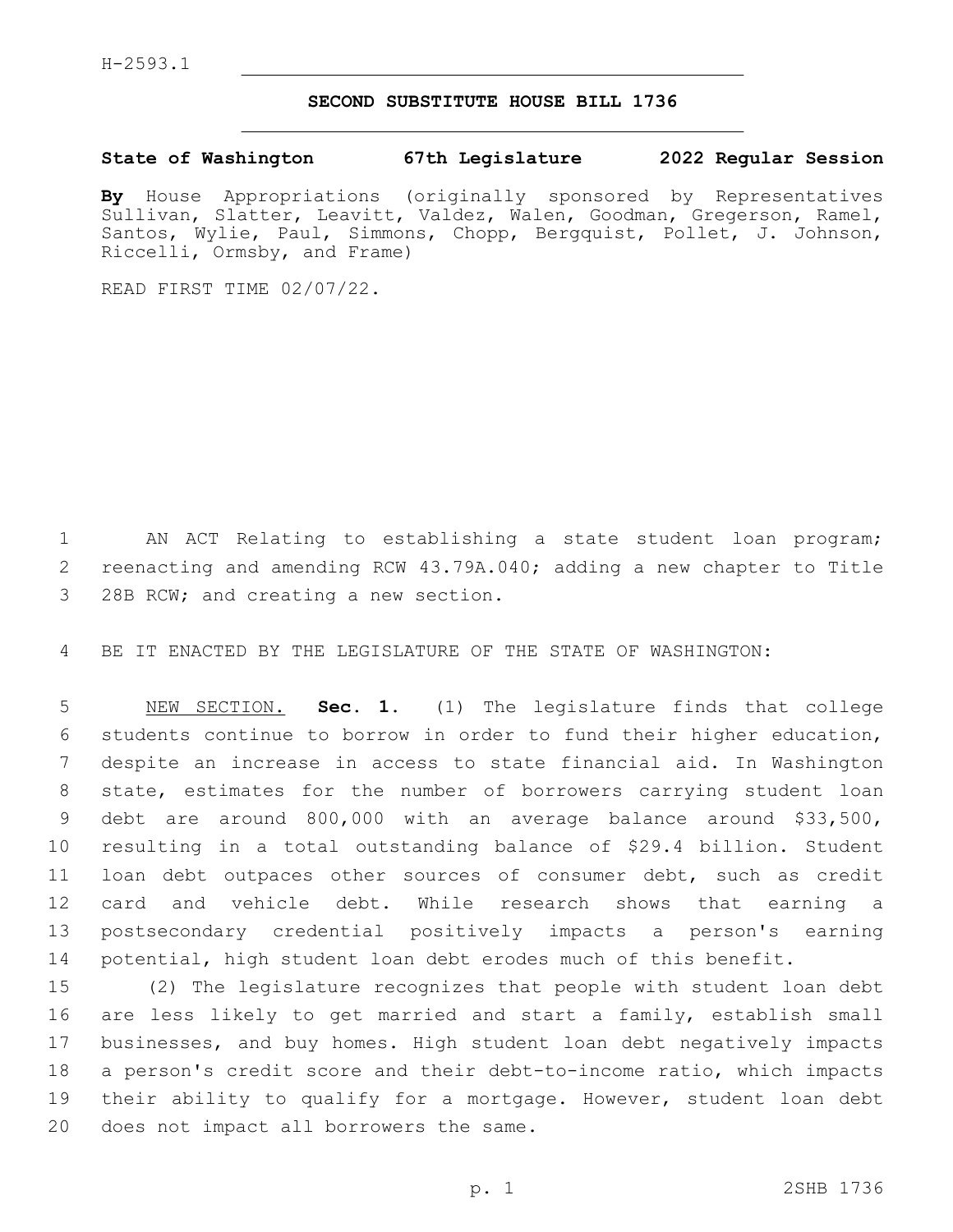(3) Student loan borrowers who struggle the most are typically lower income, first generation, and students of color. Data from the national center for education statistics of a 12-year longitudinal study based on students who began their education in the 2003-04 academic year found the following for students who defaulted: Almost 90 percent had received a Pell grant at one point; 70 percent were first generation college students; 40 percent were in the bottom quarter of income distribution; and 30 percent were African American.

 (4) The legislature recognizes though that student loans are beneficial for students who have no other way to pay for college or have expenses beyond tuition and fees. Student loans can open up postsecondary education opportunities for many and help boost the state's economy by increasing the number of qualified graduates to fulfill workforce shortages. However, the legislature finds that high interest rates that accumulate while the student is in college negatively impact the student's ability to prosper financially and contribute to the state's economy after graduation. The legislature also recognizes that there is very little financial aid available to assist students pursuing graduate studies, despite the state's high demand for qualified professionals in fields with workforce shortages such as behavioral health, nursing, software development, teaching, and more. Therefore, the legislature intends to support students pursuing higher education by establishing a state student loan program that is more affordable than direct federal student loans and private loans. The legislature intends to offer student loans to state residents with financial need who are pursuing undergraduate and high-demand graduate studies at a subsidized, one percent interest rate. The legislature intends for the Washington state student loan program to align with the Washington college grant program, recognizing that student loans are secondary forms of financial aid that often cover expenses beyond tuition. The legislature intends to finance the Washington state student loan program with a one-time \$300,000,000 appropriation to cover annual student loan originations and expenses until repayments are substantial enough to support the program on an ongoing basis.

 NEW SECTION. **Sec. 2.** The definitions in this section apply throughout this chapter unless the context clearly requires otherwise.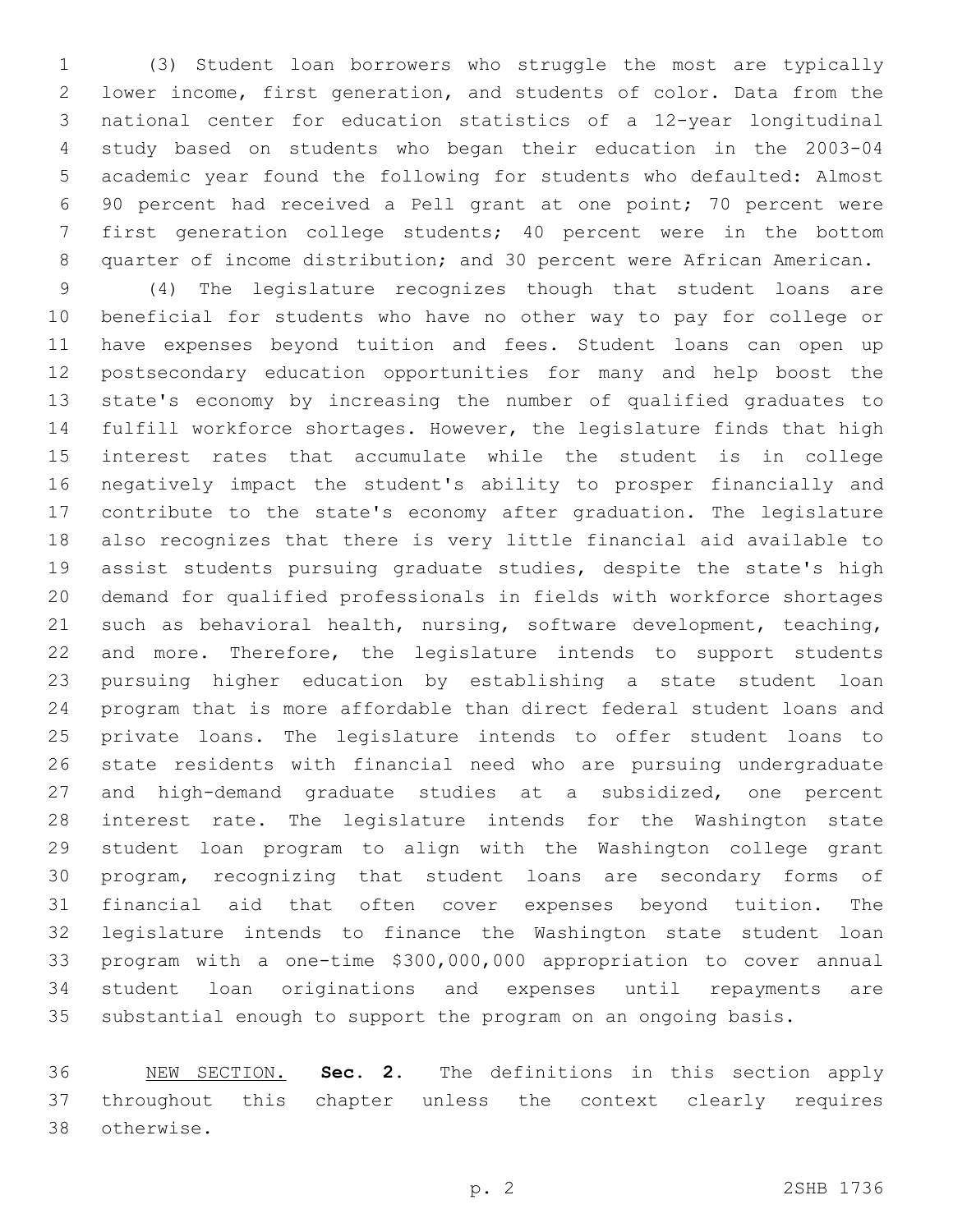(1) "Borrower" means an eligible student who has received a student loan under the Washington student loan program.

 (2) "Eligible expenses" means reasonable expenses associated with the costs of acquiring a postsecondary education such as tuition, fees, books, equipment, room and board, and other expenses as 6 determined by the office.

 (3) "Eligible graduate program" means an advanced academic degree in a specialized field of study that has a workforce shortage or is considered high demand, as determined by the office.

10 (4) "Eligible student" means a student who:

 (a) Meets the definition of "resident student" under RCW 12 28B.15.012(2) (a) through (e);

 (b) Has a median family income of 100 percent or less of the 14 state median family income;

 (c) Is enrolled in an institution of higher education in an eligible undergraduate or graduate program on at least a half-time 17 basis; and

 (d) Has completed an annual application for financial aid as 19 approved by the office.

 (5) "Eligible undergraduate program" means a postsecondary education program that leads to a certificate, associate's degree, or 22 bachelor's degree.

 (6) "Gift aid" means federal, state, institutional, or private financial aid provided for educational purposes with no obligation of repayment. "Gift aid" does not include student loans or work-study 26 programs.

 (7) "Institutions of higher education" includes institutions of higher education authorized to participate in state financial aid 29 programs in accordance with chapter 28B.92 RCW.

 (8) "Office" means the office of student financial assistance 31 established under chapter 28B.76 RCW.

(9) "Program" means the Washington student loan program.

 (10) "Student loan" means a loan that is approved by the office and awarded to an eligible student to pay for eligible expenses.

 NEW SECTION. **Sec. 3.** (1) The Washington student loan program is created to assist students who need additional financial support to obtain postsecondary education.

 (2) The Washington student loan program shall be administered by the office. In administering the program, the office shall: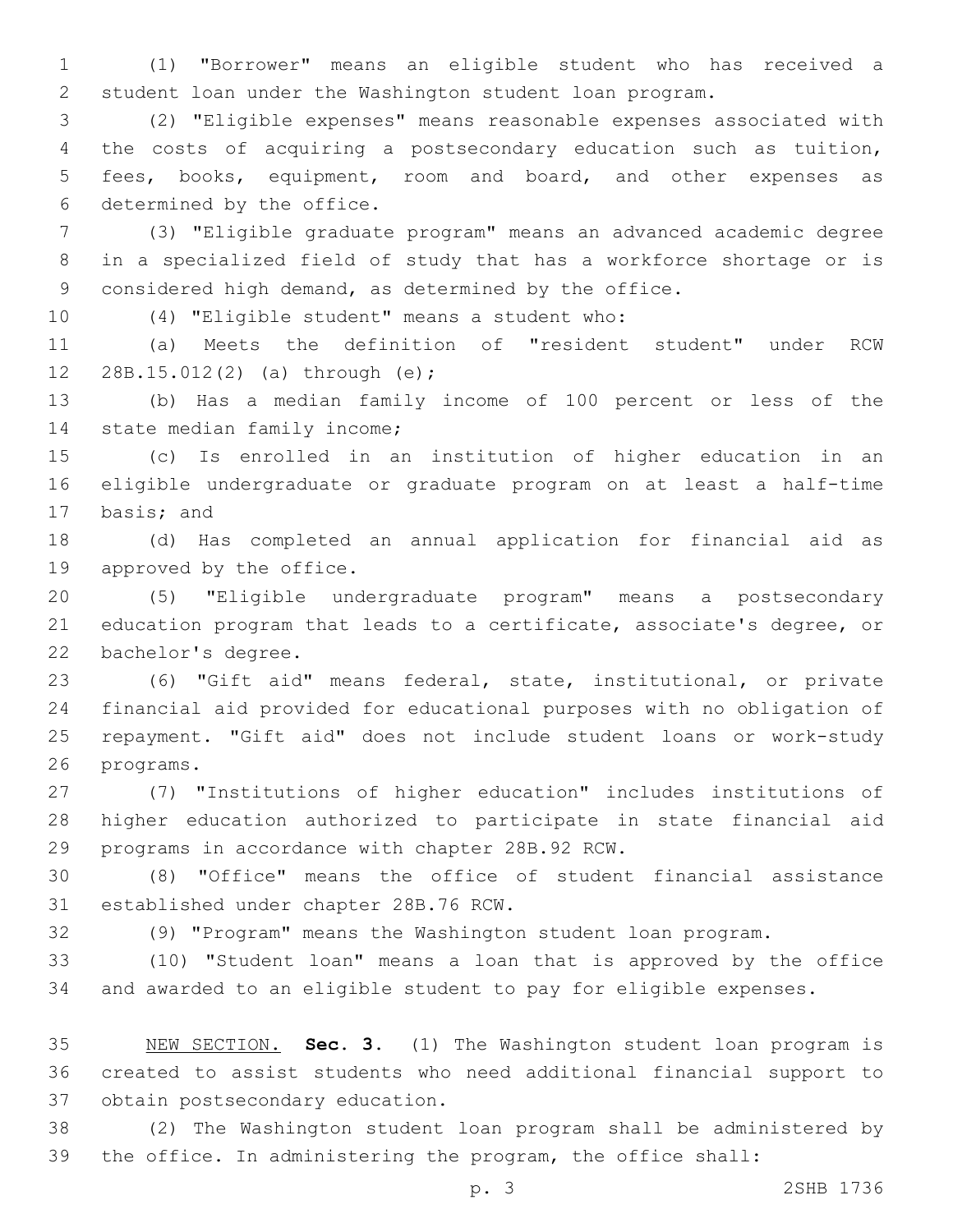(a) Ensure institutions of higher education have a policy for awarding student loans under the program that prioritizes funding for eligible students who have greater unmet financial need, are lowest income, are first generation college students, and who have received 5 loans under the program in prior years;

(b) Issue low-interest student loans;6

- 7 (c) Define the terms of repayment;
- 8 (d) Collect and manage repayments from borrowers;
- 9 (e) Establish an appeals process;

 (f) Exercise discretion to revise repayment obligations in certain cases, such as economic hardship or disability;

- 12 (g) Publicize the program; and
- 13 (h) Adopt necessary rules.

 NEW SECTION. **Sec. 4.** (1) Beginning with the 2024-25 academic year, the office may award student loans under the program to eligible students from the funds available in the Washington student loan account created in section 7 of this act.

 (2) The office shall set the interest rate for student loans issued under the program at one percent to begin accruing after a grace period of six months after the borrower is no longer enrolled on at least a half-time basis at an institution of higher education. The office shall not charge any fees associated with the lending of 23 student loans to borrowers.

 (3) A loan may not exceed the eligible student's cost of attendance as determined by the institution of higher education, less all gift aid received. An eligible student who qualifies, and is selected for a student loan under the program, shall be awarded the student loan before other loans, such as federal and private student 29 loans.

 (4) For undergraduate students, the annual loan limit shall be \$3,000 and the maximum total loan limit shall be \$12,000. For graduate students, the annual loan limit shall be \$5,000 and the maximum total loan limit shall be \$10,000. A student who receives loans for an eligible undergraduate program under the program may also receive loans for an eligible graduate program.

 (5) The office shall establish repayment terms for student loans issued under the program and determine which repayment plan is the default option out of the following two repayment options: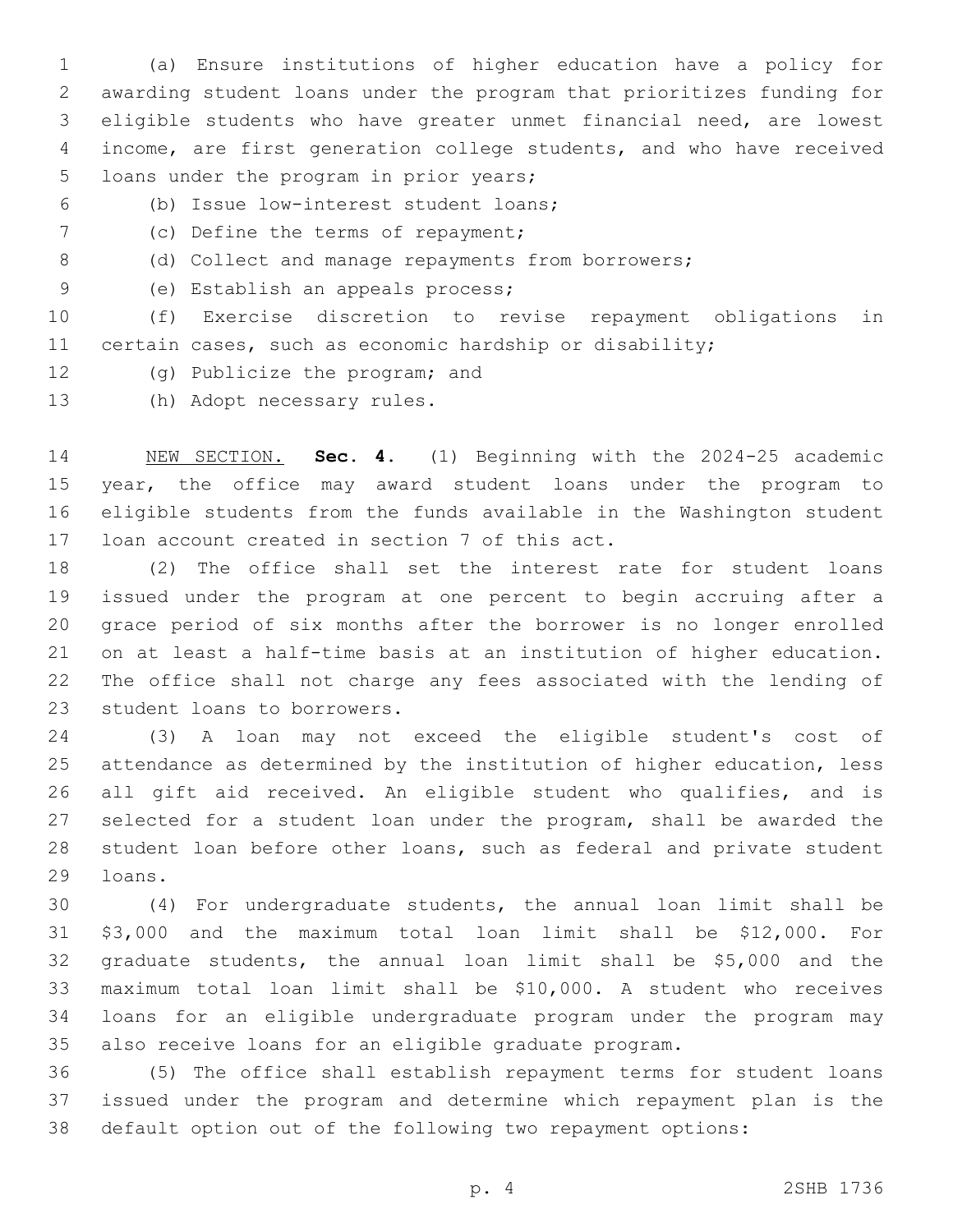(a) A standard loan repayment plan with a repayment period of 10 2 years; and

 (b) An income-based repayment plan that shall require monthly payments of no more than 10 percent of a borrower's discretionary income over a repayment period of no more than 20 years. After the repayment period of 20 years, the office shall forgive any remaining 7 balance.

 (6) The office shall establish loan terms and rules for borrowers, including the process and details of deferment, forbearance, delinquency, default, and collections.

 (7) The office shall establish an appeals process for borrowers who believe there is an unresolved error in the servicing of their loan. The office shall provide borrowers with a description of the appeals process once a borrower enters the repayment period for their 15 student loan.

 (8) The office shall discharge any student loans issued under the program in the event of a borrower's total and permanent disability 18 or death.

 NEW SECTION. **Sec. 5.** The office shall contract with a credit union as defined in RCW 31.12.005 to provide loan origination and may contract with a third-party entity to provide loan servicing for the program. A third-party entity providing loan servicing shall comply with all of the requirements for student education loan servicers under chapter 31.04 RCW.

 NEW SECTION. **Sec. 6.** (1) The office shall collect data on the program in collaboration with the institutions of higher education. The data must include, but is not limited to:

 (a) The number of eligible students who were awarded a student 29 loan;

- 30 (b) The number of borrowers;
- (c) The average borrowed annual and total balances;
- 32 (d) Borrower demographics;

 (e) The institutions of higher education and educational fields 34 of borrowers; and

(f) Repayment statistics, including:35

 (i) The number of borrowers in active repayment, deferment, 37 delinquency, forbearance, and default;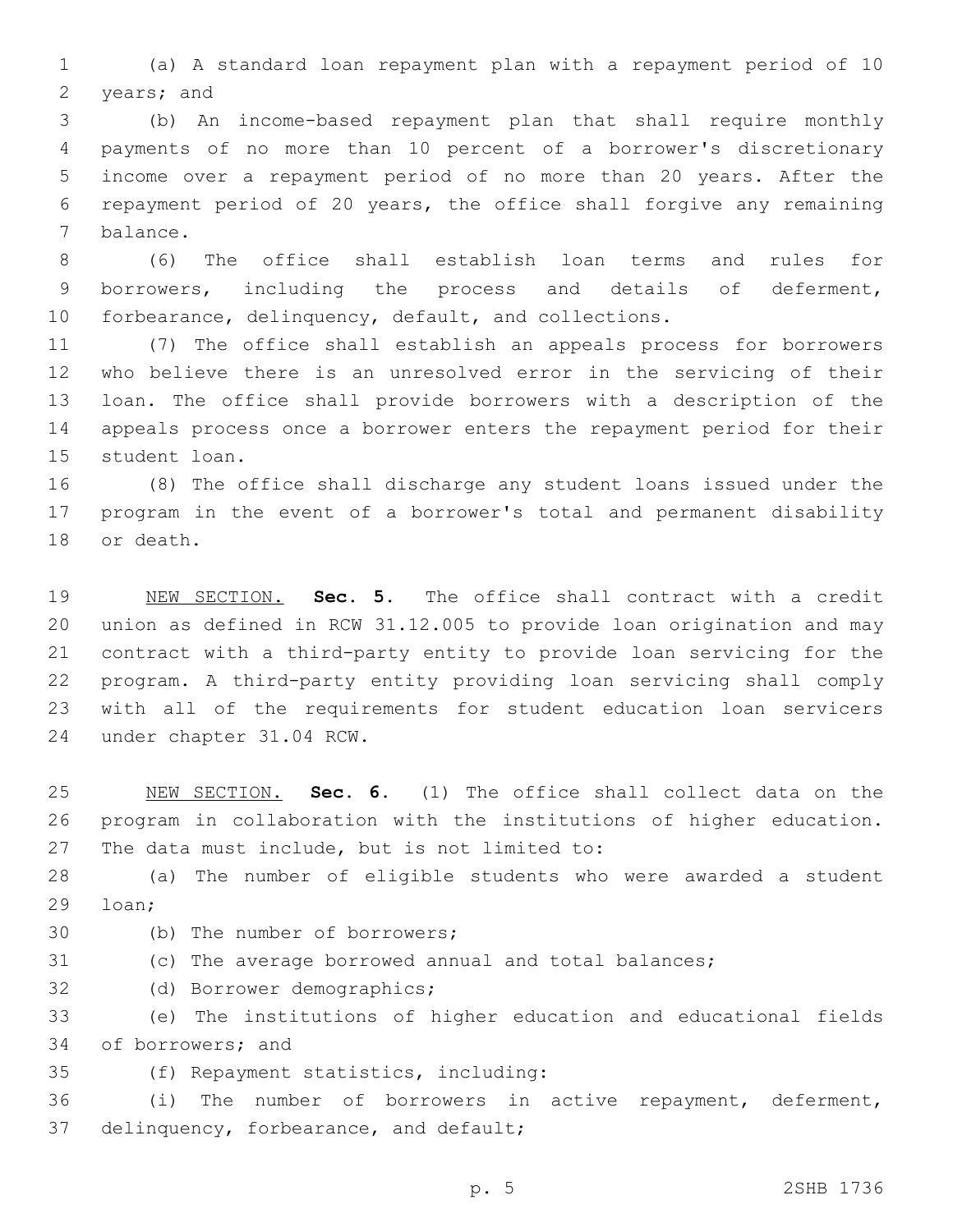(ii) The average time it took for borrowers to enter delinquency 2 and default;

 (iii) Demographic and educational data of borrowers enrolled in 4 the income-based repayment plan option;

 (iv) Demographic and educational data of borrowers in different repayment statuses, including delinquency and default; and

(v) Information about what happened to borrowers who defaulted.

 (2) Beginning December 1, 2026, and in compliance with RCW 43.01.036, the office must submit an annual report on the data collected under subsection (1) of this section and any other relevant information regarding the program to the higher education committees 12 of the legislature.

 NEW SECTION. **Sec. 7.** (1) The Washington student loan account is created in the custody of the state treasurer. All receipts from the Washington student loan program must be deposited in the account. Expenditures from the account may be used only for administration and the issuance of new student loans. Only the executive director of the student achievement council or the executive director's designee may authorize expenditures from the account. The account is subject to 20 the allotment procedures under chapter 43.88 RCW, but an appropriation is not required for expenditures.

 (2) The office shall not exceed \$34,000,000 in expenditures from the account for the origination of student loans on an annual basis, of which no more than 20 percent must be dedicated to student loans 25 for borrowers in eligible graduate programs.

 **Sec. 8.** RCW 43.79A.040 and 2021 c 175 s 10 and 2021 c 108 s 5 are each reenacted and amended to read as follows:

 (1) Money in the treasurer's trust fund may be deposited, invested, and reinvested by the state treasurer in accordance with RCW 43.84.080 in the same manner and to the same extent as if the money were in the state treasury, and may be commingled with moneys in the state treasury for cash management and cash balance purposes.

 (2) All income received from investment of the treasurer's trust fund must be set aside in an account in the treasury trust fund to be 35 known as the investment income account.

 (3) The investment income account may be utilized for the payment of purchased banking services on behalf of treasurer's trust funds including, but not limited to, depository, safekeeping, and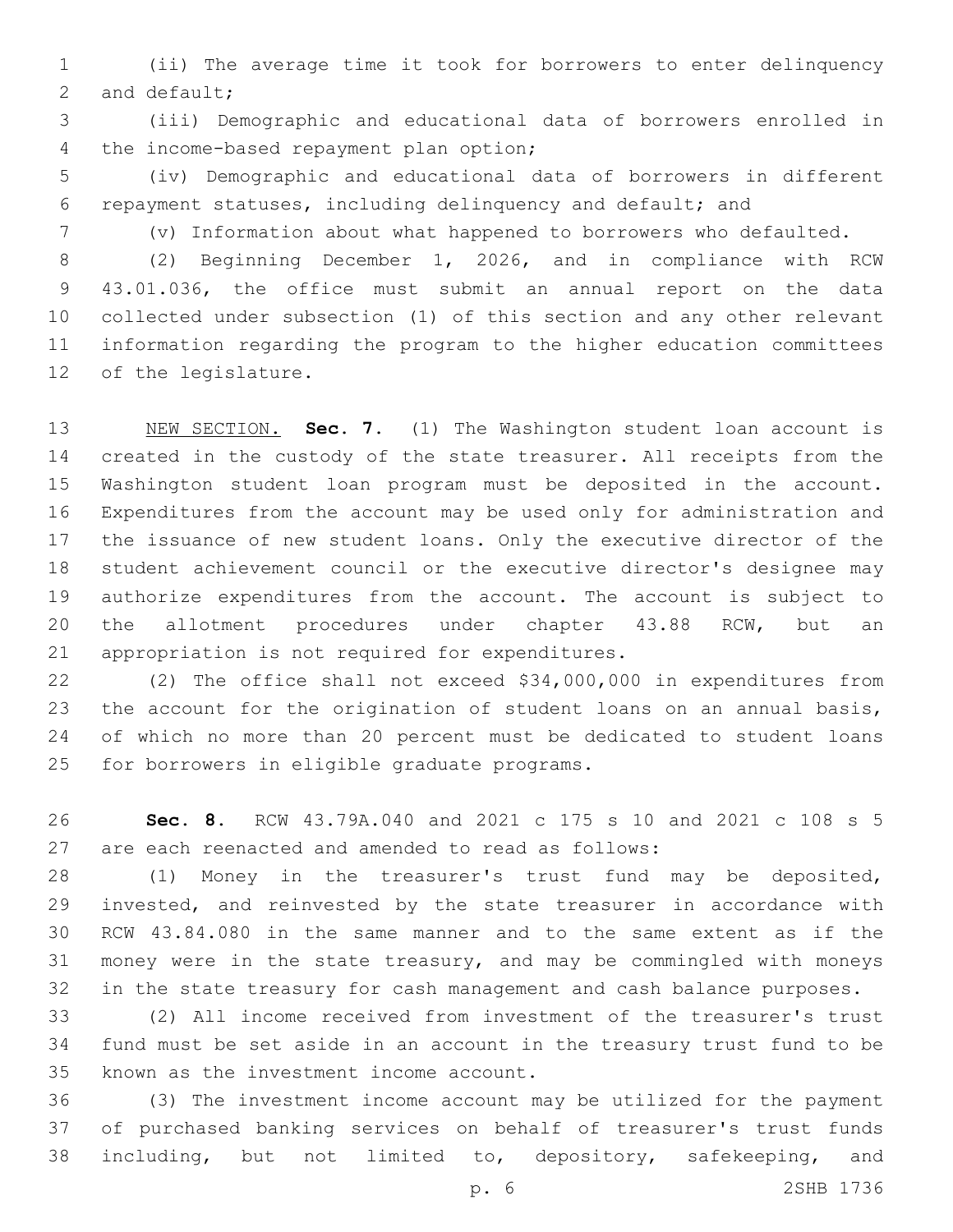disbursement functions for the state treasurer or affected state agencies. The investment income account is subject in all respects to chapter 43.88 RCW, but no appropriation is required for payments to financial institutions. Payments must occur prior to distribution of earnings set forth in subsection (4) of this section.

 (4)(a) Monthly, the state treasurer must distribute the earnings credited to the investment income account to the state general fund 8 except under (b), (c), and (d) of this subsection.

 (b) The following accounts and funds must receive their proportionate share of earnings based upon each account's or fund's average daily balance for the period: The 24/7 sobriety account, the Washington promise scholarship account, the Gina Grant Bull memorial legislative page scholarship account, the Rosa Franklin legislative 14 internship program scholarship ((<del>[account]</del>)) account, the Washington advanced college tuition payment program account, the Washington college savings program account, the accessible communities account, the Washington achieving a better life experience program account, the community and technical college innovation account, the agricultural local fund, the American Indian scholarship endowment fund, the foster care scholarship endowment fund, the foster care 21 endowed scholarship trust fund, the contract harvesting revolving account, the Washington state combined fund drive account, the commemorative works account, the county enhanced 911 excise tax account, the county road administration board emergency loan account, the toll collection account, the developmental disabilities endowment 26 trust fund, the energy account, the fair fund, the family and medical leave insurance account, the fish and wildlife federal lands revolving account, the natural resources federal lands revolving account, the food animal veterinarian conditional scholarship account, the forest health revolving account, the fruit and vegetable inspection account, the educator conditional scholarship account, the game farm alternative account, the GET ready for math and science scholarship account, the Washington global health technologies and product development account, the grain inspection revolving fund, the Washington history day account, the industrial insurance rainy day fund, the juvenile accountability incentive account, the law enforcement officers' and firefighters' plan 2 expense fund, the local tourism promotion account, the low-income home rehabilitation revolving loan program account, the multiagency permitting team account, the northeast Washington wolf-livestock management account,

p. 7 2SHB 1736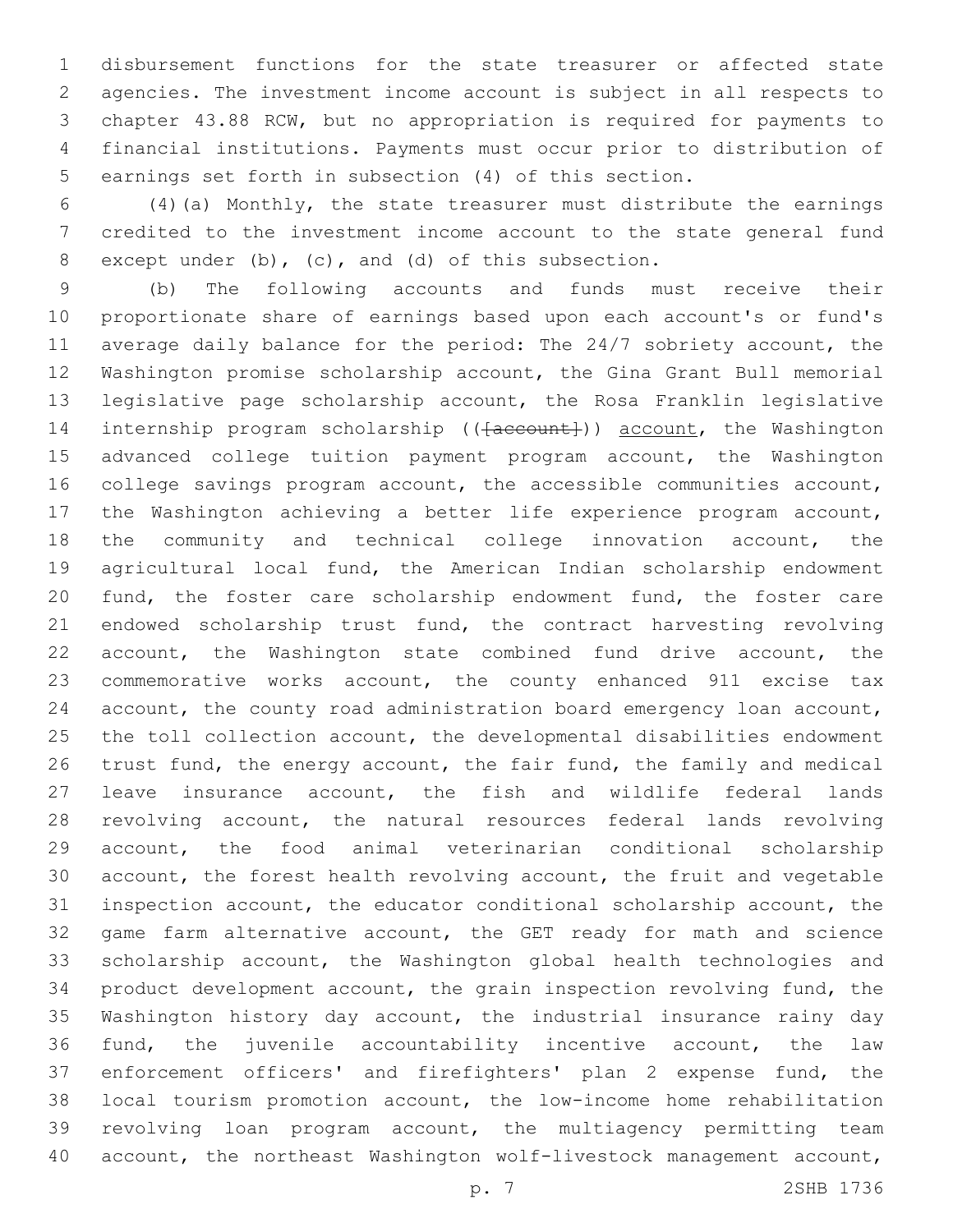the produce railcar pool account, the public use general aviation airport loan revolving account, the regional transportation investment district account, the rural rehabilitation account, the Washington sexual assault kit account, the stadium and exhibition center account, the youth athletic facility account, the self- insurance revolving fund, the children's trust fund, the Washington horse racing commission Washington bred owners' bonus fund and breeder awards account, the Washington horse racing commission class C purse fund account, the individual development account program 10 account, the Washington horse racing commission operating account, the life sciences discovery fund, the Washington state library- archives building account, the reduced cigarette ignition propensity 13 account, the center for deaf and hard of hearing youth account, the school for the blind account, the Millersylvania park trust fund, the 15 public employees' and retirees' insurance reserve fund, the school employees' benefits board insurance reserve fund, the public employees' and retirees' insurance account, the school employees' insurance account, the long-term services and supports trust account, the radiation perpetual maintenance fund, the Indian health improvement reinvestment account, the department of licensing tuition recovery trust fund, the student achievement council tuition recovery 22 trust fund, the tuition recovery trust fund, the Washington student 23 loan account, the industrial insurance premium refund account, the mobile home park relocation fund, the natural resources deposit fund, the Washington state health insurance pool account, the federal forest revolving account, and the library operations account.

 (c) The following accounts and funds must receive eighty percent of their proportionate share of earnings based upon each account's or fund's average daily balance for the period: The advance right-of-way revolving fund, the advanced environmental mitigation revolving account, the federal narcotics asset forfeitures account, the high occupancy vehicle account, the local rail service assistance account, and the miscellaneous transportation programs account.

 (d) Any state agency that has independent authority over accounts or funds not statutorily required to be held in the custody of the state treasurer that deposits funds into a fund or account in the custody of the state treasurer pursuant to an agreement with the office of the state treasurer shall receive its proportionate share of earnings based upon each account's or fund's average daily balance 40 for the period.